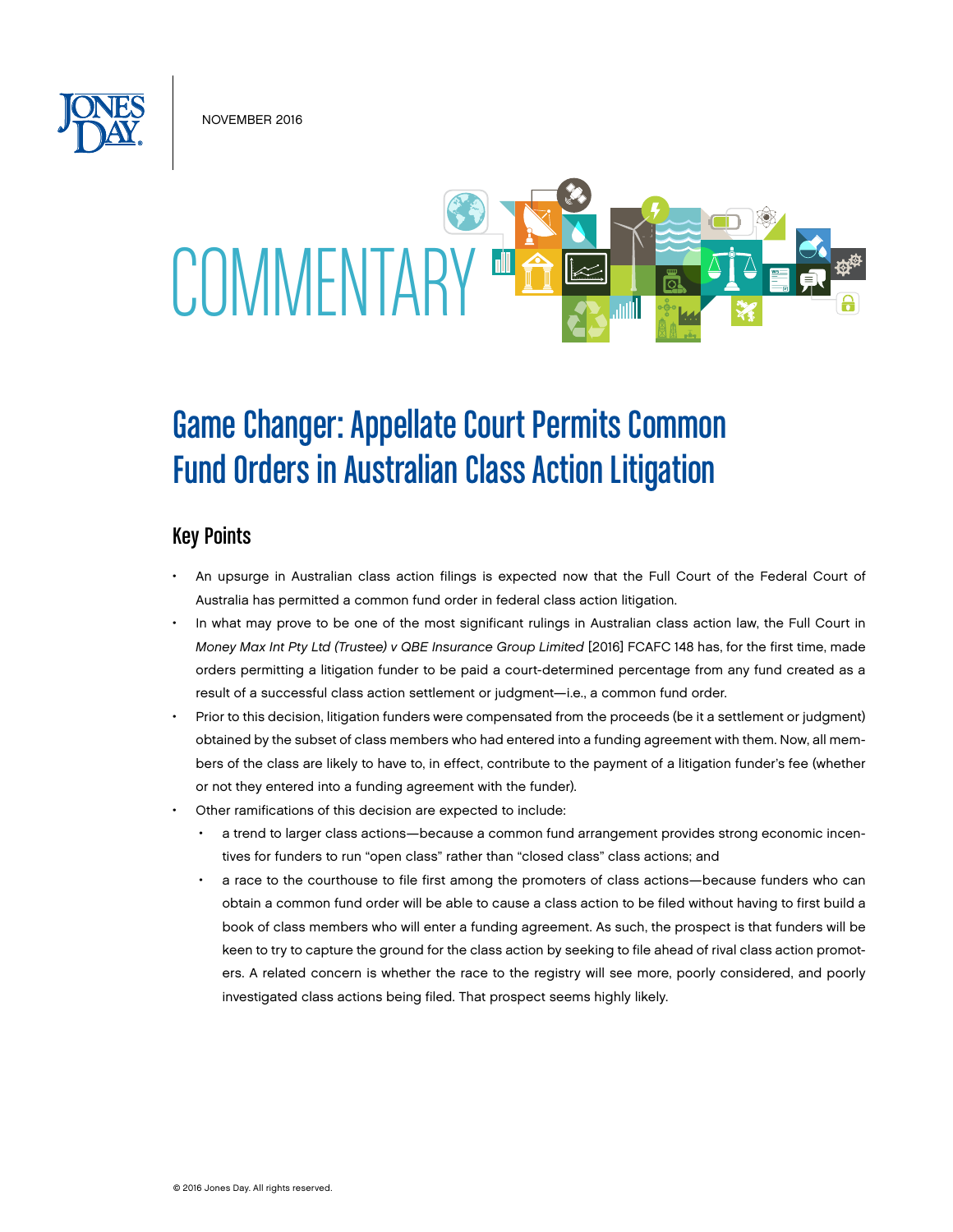#### **Background**

The Australian class action regime in Part IVA of the *Federal Court of Australia Act 1976* (Cth) ("FCA Act") was introduced without any additional funding mechanism. Contingency fees were, and are, illegal. Lawyers could charge a conditional fee (also called a no-win, no-fee) where the client had to pay only if the claim were successful, but the lawyer received only his or her normal fee, in some cases with an uplift capped at 25 percent of that normal fee. However, this did not address the usual costs rule in Australian litigation where a losing party is liable for the other side's costs. The rule is modified in relation to class actions as the costs rule applies to the representative party only and not to the class members.<sup>1</sup> Nonetheless, this approach to costs has been raised as a disincentive to the commencement of litigation as the plaintiff, or representative party in a class action, is liable for the costs of their opponent if they are unsuccessful.

The response to the possibility of an adverse costs order pursuant to the Australian costs rule, and the lack of law firms being able to run lengthy, complex class actions on a conditional fee basis, was third-party litigation funding. However, funding was dependent on a contractual relationship being established. Litigation funders then became concerned about free-riding, where the opt-out class model adopted in Australia meant that unfunded class members could be part of a class action but not have to pay any fee to the funder. The funders addressed this through a "closed class" method of group definition. The closed class is brought only on behalf of those class members who entered into a funding agreement so that there were no unfunded class members.

However, competition between funders and a respondent's desire for finality saw, in some circumstances, the continued use of the traditional opt-out class action model, now called an "open class", or the opening of a closed class as part of a settlement to allow for unfunded class members to be included. To address the existence of the so-called free riders, a practice developed of seeking "equalisation orders" whereby unfunded class members were ordered by the court to give up a proportion of their recovery equal to what funded class members had agreed to pay to the funder. In most

cases, the amount given up by the unfunded class members was then distributed across all class members, but in some instances it was paid to the litigation funder.

The academic literature recognised that while the optout class action and litigation funding both have the ability to promote access to justice, they were at odds with each other, leading to the closed class and, in some situations, multiple class actions. To try to address this problem, attention focussed on the US class action practice of employing a common fund approach to the payment of lawyer's fees and sought to adapt it to litigation funding. The idea, with some modifications, was picked up by funders and practitioners and, ultimately, the Full Court of the Federal Court of Australia.

#### Facts

Money Max Int Pty Ltd brought a shareholder class action against the respondent, QBE Insurance Group Ltd ("QBE"), pursuant to Part IVA of the FCA Act. The applicant alleged that QBE engaged in misleading or deceptive conduct and breached its continuous disclosure obligations.

The class action was funded by a litigation funder, International Litigation Funding Partners Pte Ltd ("Funder"). The applicant commenced the class action on its own behalf and on behalf of an "open class" comprising all persons who acquired an interest in QBE shares in the defined period and who claimed to have suffered loss as a result of QBE's conduct. The Funder and approximately 1,290 class members entered into a litigation funding agreement which provided that:

- The Funder agreed to meet the class members' legal costs, any adverse costs order and any security for costs.
- The class members agreed to reimburse the Funder the legal costs paid and to pay the Funder a percentage commission of either 32.5 percent or 35 percent (depending upon how many QBE shares they acquired in the defined period) from any settlement or judgment monies they received.

No funding agreement existed in relation to other class members.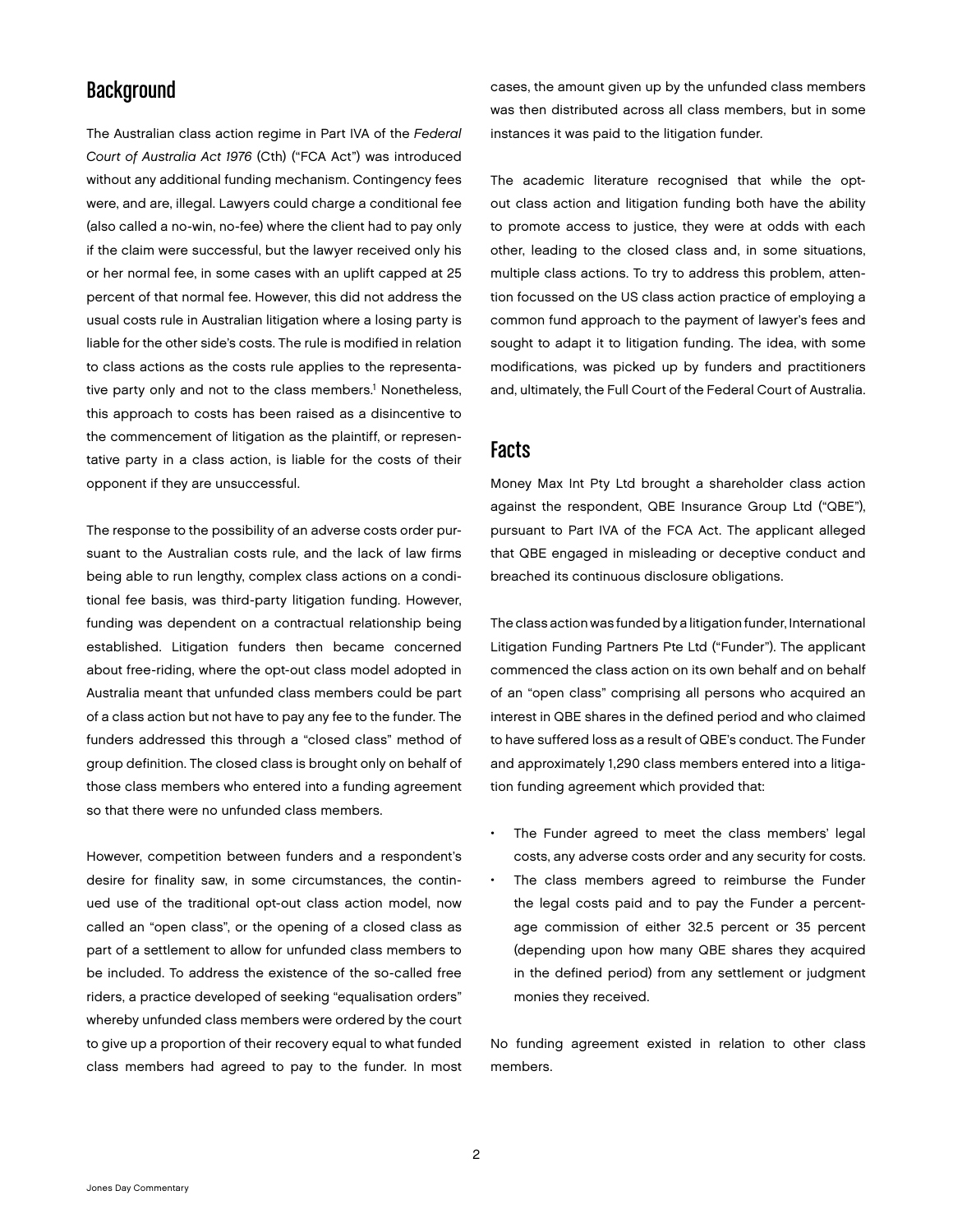The applicant sought orders pursuant to ss 23 and 33ZF of the FCA Act to require the applicant and all class members to pay the Funder a pro rata share of the legal costs incurred and a funding commission at the (reduced) rate of 30 percent from the common fund of any settlement or judgment in their favour. The effect of the order would be to apply litigation funding terms to all class members (not just the funded class members) without class members needing to enter into a contractual relationship with the Funder.

#### The Full Court's Proposed Orders

The Full Court determined that it would make orders similar to, but not precisely the same as, those sought by the Applicant. The Full Court stated that once the Funder, the Applicant and the Applicant's solicitor gave an undertaking to each other and to the Court that they would comply with the funding terms set out in annexure A to the judgment, the Court would order that prior to any distribution to class members, the following amounts be deducted from any settlement or judgment and paid to the Funder: (i) the legal costs paid by the Funder to the lawyers; and (ii) a percentage of any settlement or judgment to be determined by the Court.

However, no amount payable pursuant to the order could be greater than would be payable if the order was not made, i.e., the terms of the funding agreement applied.

A number of matters are apparent:

- The operation of the common fund is at the election of the Funder—the Funder can elect to retain the contractual arrangements with the funded class members.
- The Court will determine the amount of the Funder's commission at the conclusion of the proceedings once a settlement or judgment has occurred.
- All class members will bear the legal costs and the Funder's commission equally.
- No class member can be worse off under the orders than if the orders were not made.

## More Class Actions?

The availability of common fund orders may make it easier for a litigation funder to satisfy themselves that the quantum of claims is sufficient to make funding a worthwhile proposition without needing to wait until they have signed up the requisite number of class members. The common fund also reduces the cost of identifying and signing up class members. As a result, class actions that may not have been commenced because the "book build" process failed to attract sufficient signatures may now go ahead. That said, the common fund does not change a class action's prospects of success in relation to the substantive claims, and the Australian costs rules mean that the class representative (usually indemnified by the funder) will be required to pay an opponent's costs if the class action is unsuccessful.

#### Larger Class Actions?

It is generally the case that an opt-out class action will be larger than an opt-in class action, at least initially. This also holds for the Australian variant on the opt-in class, the closed class. This is because the opt-out class action includes everyone who meets the class definition without them needing to do anything. At an early stage, they will be given an opportunity to exclude themselves by taking the positive step of returning a form. A closed class is typically smaller because the lawyer or funder has to sign up each class member, which takes time, money and an ability to actually identify the class member.

As the common fund does not require a funder to have signed up a class member to get paid, it should encourage the use of an open class action. As a result, the funded open class action is likely to include more class members than the funded closed class action, and it is likely to be used more often, subject to the comments below about competing class actions.

However, when class actions conclude, there is a need to be able to distribute any compensation achieved. For a closed class, that is relatively straightforward since class members are known. For an open class action, there will need to be a class closure process whereby the class members register, meaning they provide contact details, bank account information and claim information. The closure of the class is needed regardless of whether a common fund order is to be made. The effect of class closure is usually that those class members who do not register do not recover any compensation, but they have their claim extinguished.<sup>2</sup> The size of the class action crystallises at this point and usually reduces.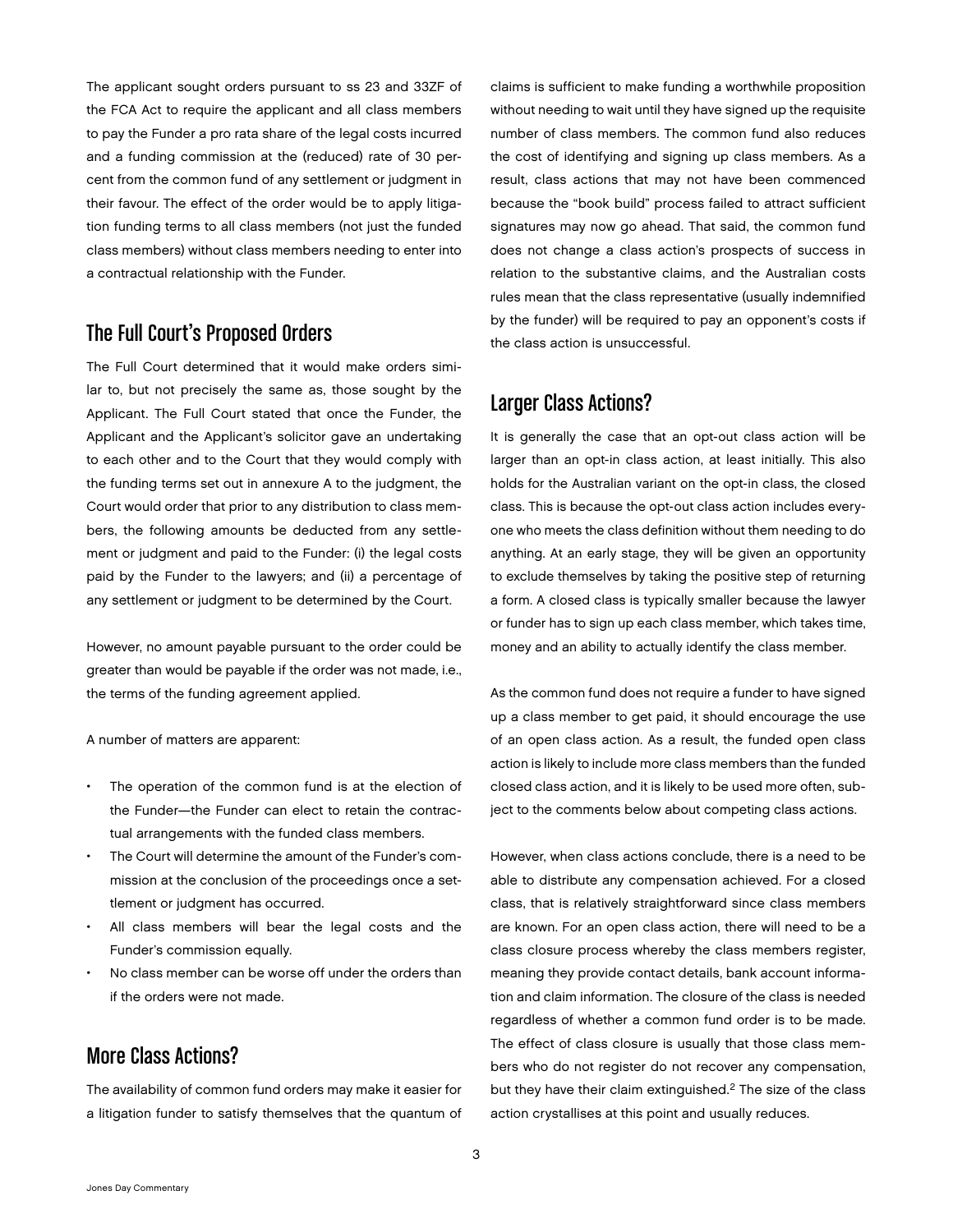Whether an open class after it has been closed will still be larger than a closed class will vary across class actions depending on a range of factors. However, in relation to shareholder class actions that were closed classes but then opened, the result was usually more class members participated and an increase in quantum. The number of class members can increase substantially, but the quantum increases to a far lesser degree because the closed class usually targets institutional investors with large shareholdings. The additional class members who registered were usually retail investors with small shareholdings.

# More or Less Competing Class Actions?

The Full Court expressed the view that "by encouraging open class proceedings, a common fund approach may reduce the prospect of overlapping or competing class actions and reduce the multiplicity of actions that sometimes occurs with class actions".3

However, competing class actions are still possible, indeed highly likely, due to the increasing numbers of funders and plaintiffs' lawyers seeking to operate in the Australian class actions market.

This is because the common fund is but one of a number of ways to finance a class action. Class actions can be structured as open or closed classes. Financing can come from a litigation funder or from a lawyer acting on a conditional fee basis and with an After-the-Event insurance policy to cover any adverse costs order. Further, the terms of the financing will vary, the most obvious being the percentage of the funder's commission or the rates charged by the lawyer, including the amount of any uplift (capped at 25 percent by legislation). The common fund adds another item to the financing menu.

Some funders will not want to place their recovery in the hands of the court through the common fund and prefer to rely on the terms of their funding contracts. The Full Court acknowledged as much.<sup>4</sup> Of course, a court probably has the power to review a funder's fee regardless of a common fund order being made. The common fund order makes it easier by having the funder agree upfront. Established funders with connections to institutional investors may feel they can contract

with a sufficiently large number of claimants to make undertaking the risk for the potential return worthwhile. If they have to open the class, then they can seek equalisation orders.

Class members, especially institutional investors, may have a preference for a particular funder because they can negotiate lower fees. The funding agreement used in *Money Max* gave large shareholders a 2.5 percent discount compared to small shareholders. The funder's reputation or solvency or other nonfinancial terms in the funding agreement may play a part.

There is no common fund order available for lawyers, and so they may find it more lucrative to bear the risk of receiving no payment in return for being able to charge their standard hourly fees and obtain a 25 percent uplift to those fees if successful. This approach is rare in the shareholder class action space at present but was used in the Bushfire class actions, where the lawyers in the Kilmore East class action recovered \$37 million.<sup>5</sup>

The Full Court's view above follows from a single open class action being able to include and resolve all class members' claims. Other class actions or proceedings are not needed. If multiple open class actions are commenced, then there is a clear abuse of process as class members will be suing a respondent multiple times for the same alleged harm. The court can choose between the class actions using its traditional tools of stay, joinder and consolidation. Matters become more complicated when the class members do not overlap, such as when there are two closed classes or an open and a closed class but the open class excludes the class members in the closed class. There is no abuse of process, but there are additional costs for the court, the parties and the class members compared to if there were a single open class action.

The court needs to be prepared to draw on its case management powers to choose a single vehicle to resolve the claims. To date the courts have been reluctant to do so, especially when the class actions have different financing models and/ or vary in terms of allegations made or claim period. The common fund does not remove the need for the courts to make some difficult decisions in relation to competing class actions. However, as it may foster a race to the courthouse, it may then force the court into making those difficult decisions.